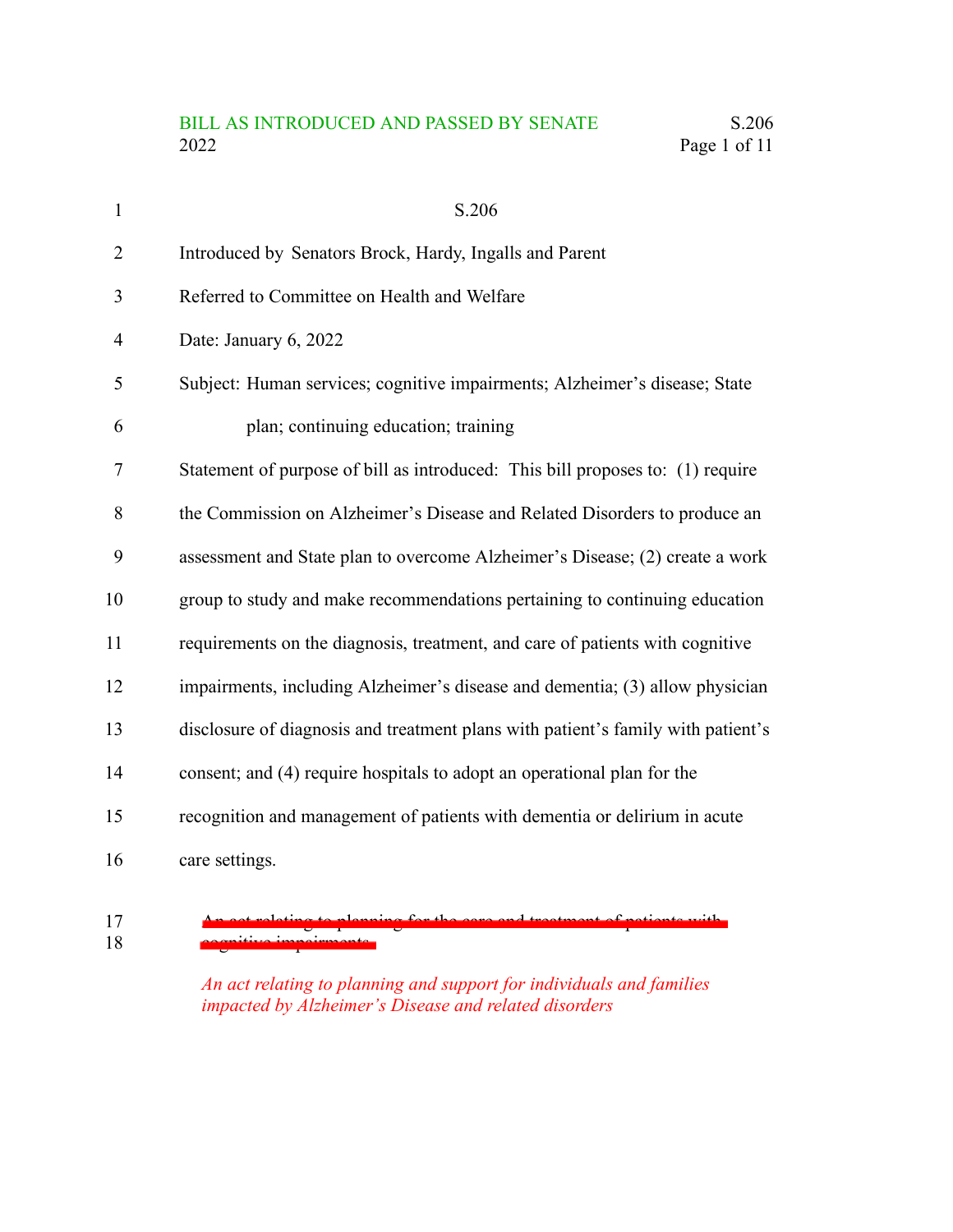| 1  | It is hereby enacted by the General Assembly of the State of Vermont:           |
|----|---------------------------------------------------------------------------------|
| 2  | $10+$                                                                           |
| 3  | ALZHEIMER'S DISEASE; ASSESSMENT AND STATE PLAN<br>Sec. 1.                       |
| 4  | (a) The Commission on Alzheimer's Disease and Related Disorders,                |
| 5  | established persuant to 3 V.S.A. § 3085b, shall develop and carry out an        |
| 6  | assessment of all State programs that address Alzheimer's disease. The          |
| 7  | Commission shall create and maintain an integrated State plan to overcome       |
| 8  | Alzheimer's disease, which shall include implementation steps and               |
| 9  | recommendations for priority a ctions based on the assessment. The purposes     |
| 10 | of the State plan shall include:                                                |
| 11 | (1) accelerating the development of treatments that would prevent, halt,        |
| 12 | or reverse the course of Alzheimer's disease                                    |
| 13 | (2) helping coordinate the health care and treatment of individuals with        |
| 14 | Alzheimer's disease;                                                            |
| 15 | (3) ensuring the inclusion of ethnic and racial pope lations who have a         |
| 16 | higher risk for Alzheimer's disease or are least likely to recente care in      |
| 17 | clinical, research, and service settings, with the purpose of decreating health |
| 18 | disparities in Alzheimer's disease;                                             |
| 19 | (4) coordinating with federal government entities to integrate and              |
| 20 |                                                                                 |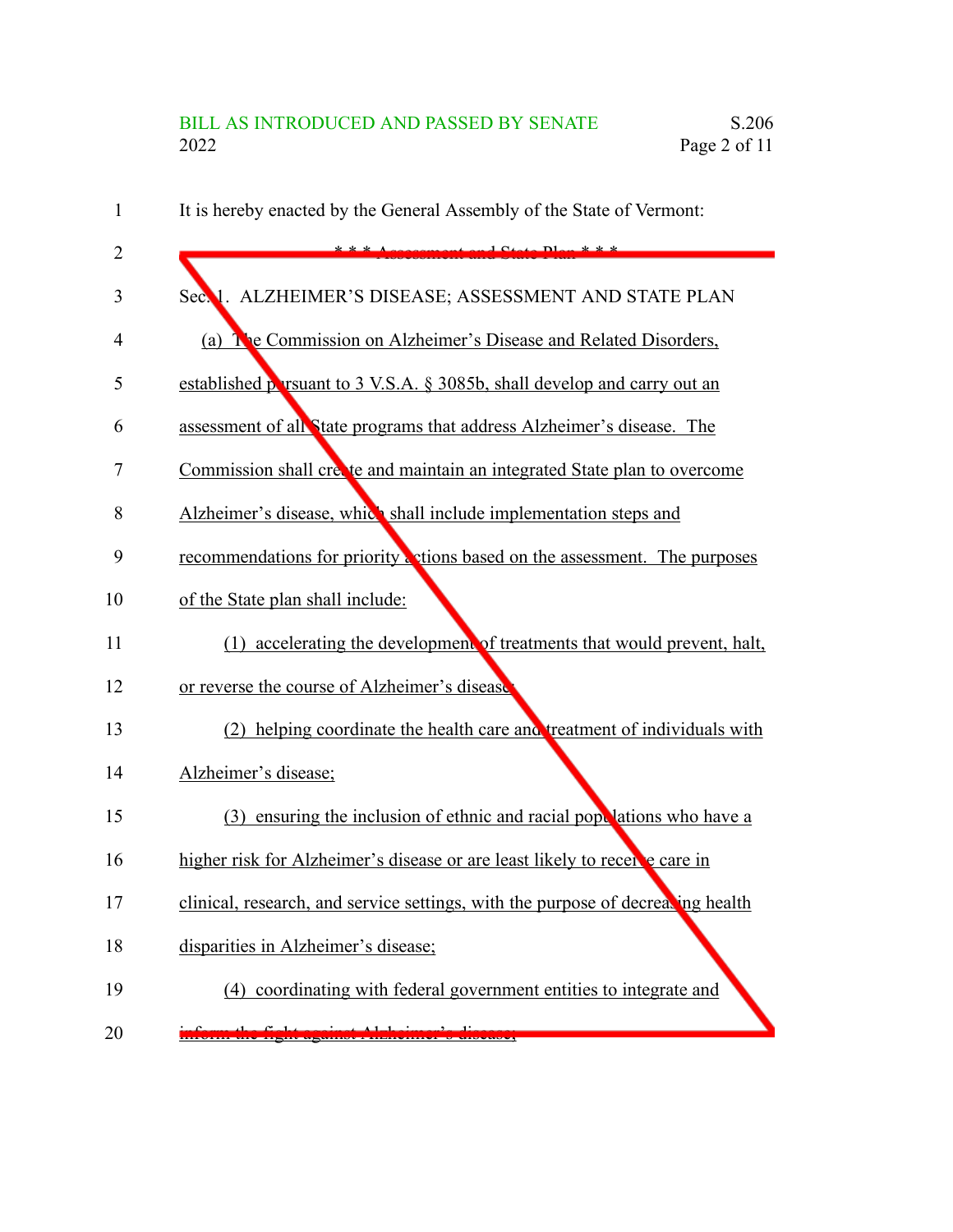| 1  | $(5)$ providing information and equating of $\Lambda$ relativer a discussed    |
|----|--------------------------------------------------------------------------------|
| 2  | research and services across all State agencies; and                           |
| 3  | $\alpha$ implementing a strategy to increase the diagnostic rate of            |
| 4  | Alzheimer's disease in the State.                                              |
| 5  | (b) On or before January 1, 2024, the Commission shall submit its              |
| 6  | assessment and State plan to the Governor, the House Committees on Health      |
| 7  | Care and on Human Services, and the Senate Committee on Health and             |
| 8  | Welfare.                                                                       |
| 9  | *** Continuing Education Assessment ***                                        |
| 10 | Sec. 2. CONTINUING EDUCATION ASSESSMENT; REPORT                                |
| 11 | (a) The Chair of the Commission on <b>Alzheimer's Disease and Related</b>      |
| 12 | Disorders shall appoint three members of the Commission to serve as a work     |
| 13 | group for the purpose of making recommendation on continuing education         |
| 14 | requirements related to the diagnosis, treatment, and over of patients with    |
| 15 | cognitive impairments, including Alzheimer's disease and dementia. The         |
| 16 | work group shall consider continuing education requirements for physicians,    |
| 17 | physician assistants, advanced practice registered nurses, registered nurses,  |
| 18 | licensed practical nurses, and nursing assistants and appropriate training for |
| 19 | adult protective services caseworkers. In developing its recommendations, the  |
| 20 | hall concult with the Vermont Medical Cogiety Ver                              |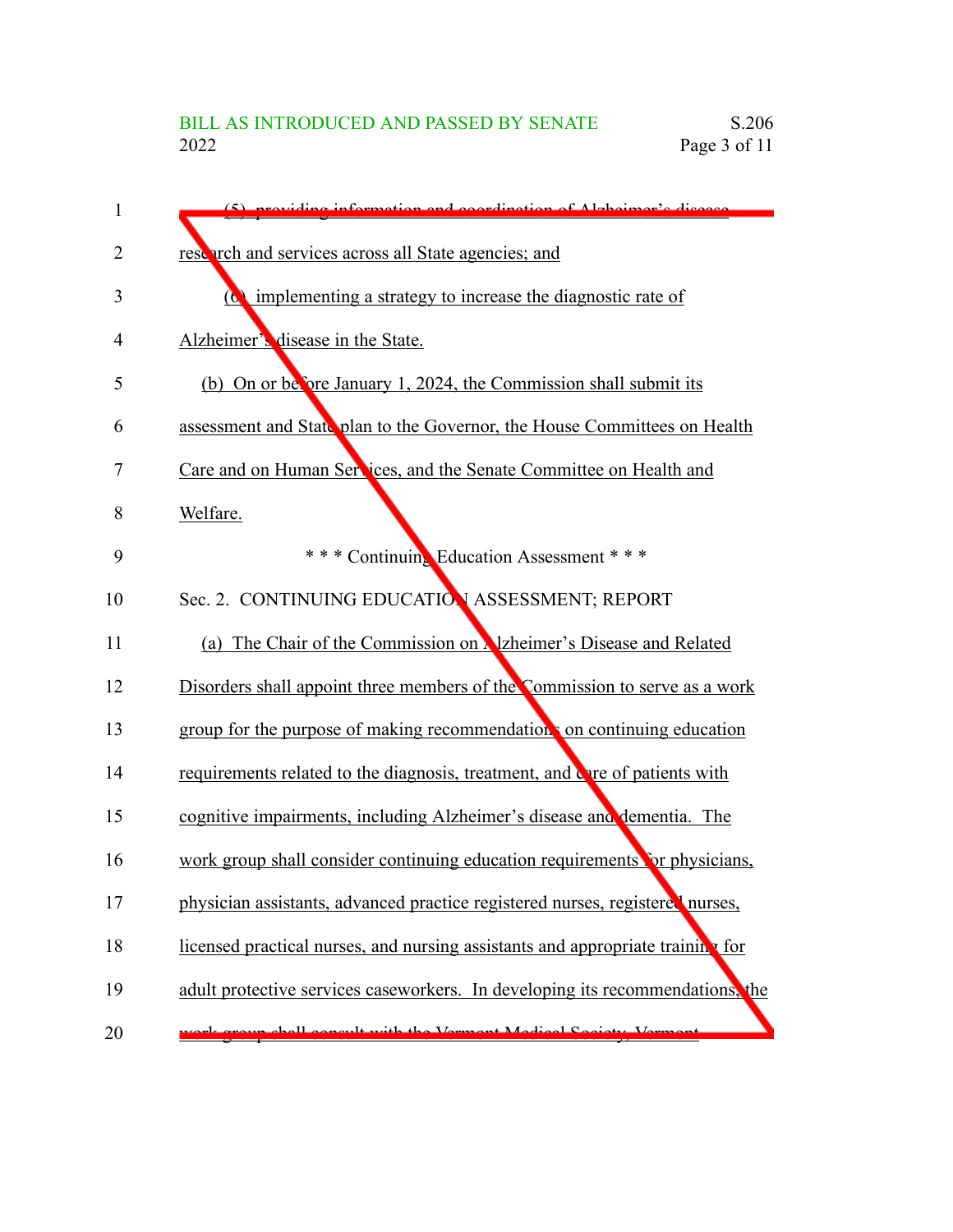| 1  | istion of Hospitals and Hoalth Systems, and other professional groups.           |
|----|----------------------------------------------------------------------------------|
| 2  | relevant to the professions specified in this subsection.                        |
| 3  | $(b)(\)$ The work group shall submit its findings and recommendations to         |
| 4  | the full Commission on or before November 1, 2022.                               |
| 5  | (2) Upon approval of the full Commission, the work group's findings              |
| 6  | and recommendations shall be submitted to the Senate Committee on Health         |
| 7  | and Welfare and to the Youse Committees on Health Care and on Human              |
| 8  | Services on or before December 1, 2022.                                          |
| 9  | *** Care of Patien's with Cognitive Impairments ***                              |
| 10 | Sec. 3. 18 V.S.A. chapter 214 is added to read:                                  |
| 11 | CHAPTER 214. CARE OF PATIENT. WITH COGNITIVE IMPAIRMENTS                         |
| 12 | § 9201. ALZHEIMER'S DISEASE; DISCLOSURE OF DIAGNOSIS;                            |
| 13 | <b>TREATMENT OPTIONS</b>                                                         |
| 14 | To the extent permitted under federal law, a physician licensed pursuant to      |
| 15 | 26 V.S.A. chapter 23 or 33, upon express or implied consent of a patient         |
| 16 | diagnosed with Alzheimer's disease, shall report the Alzheimer's diagnosis to    |
| 17 | a family member of the patient or agent as defined in section 9.01 of this title |
| 18 | and provide the family member or agent information about care playing            |
| 19 | services, including assistance understanding the diagnosis; medical and          |
| 20 | nonmedical options for treatment, services, and supports; and information        |
| 21 | regarumg now to obtain treatment, services, and supports.                        |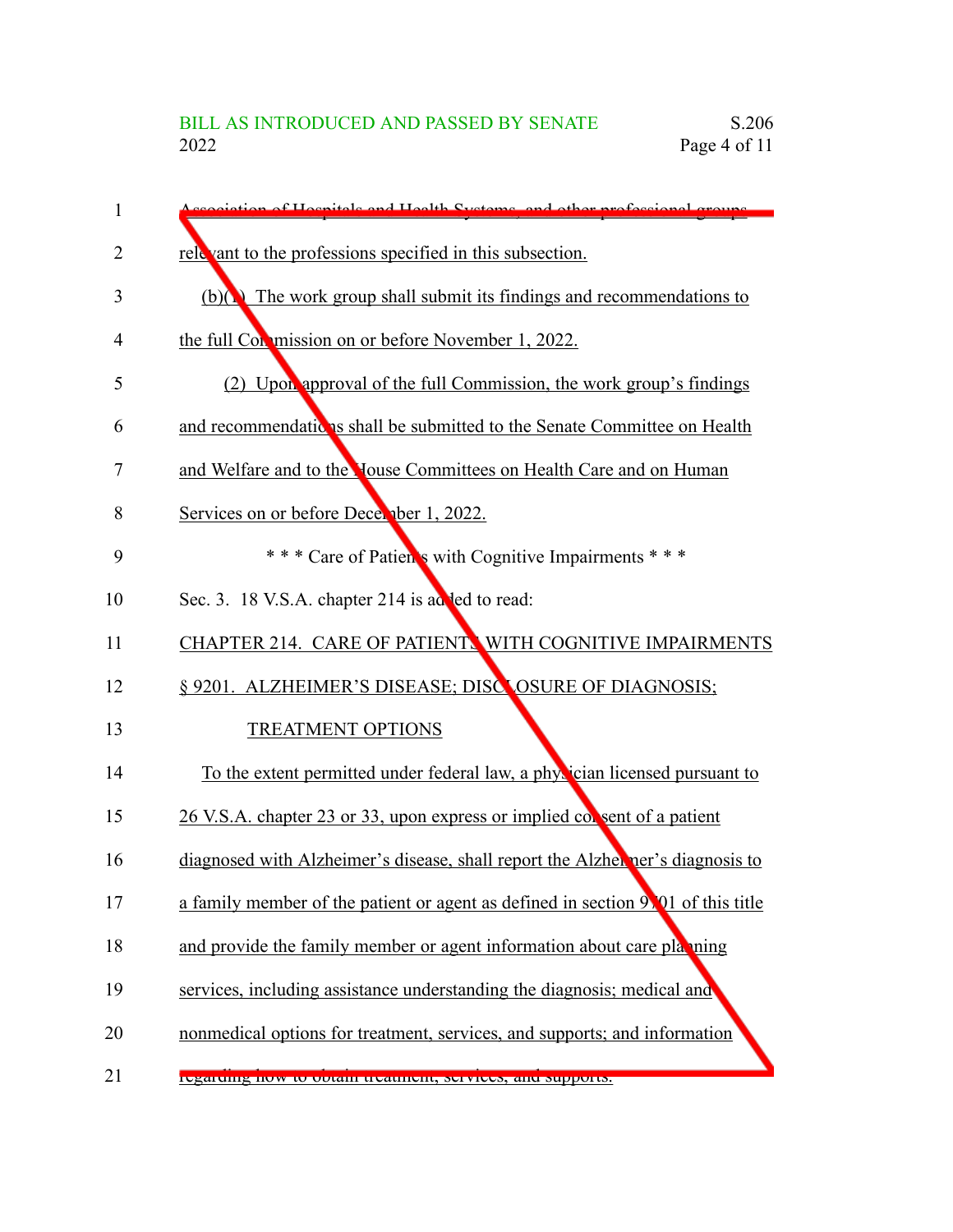

*Sec. 1. 3 V.S.A. § 3085b is amended to read:*

*§ 3085b. COMMISSION ON ALZHEIMER'S DISEASE AND RELATED DISORDERS*

*\* \* \**

*(b) The Commission shall be composed of 20 21 members: the Commissioners of Disabilities, Aging, and Independent Living and of Health or designees, the Executive Director of Blueprint for Health or designee, one Senator chosen by the Senate Committee on Committees, one Representative chosen by the Speaker of the House, and 16 members appointed by the Governor. The members appointed by the Governor shall represent the following groups and organizations: physicians, social workers, hospitals and nursing home managers, including the administrators of the Vermont Veterans' Home, the clergy, adult day center providers, the business community, registered nurses, residential care home operators, family care providers, the home health agency, the legal profession, mental health service providers, the*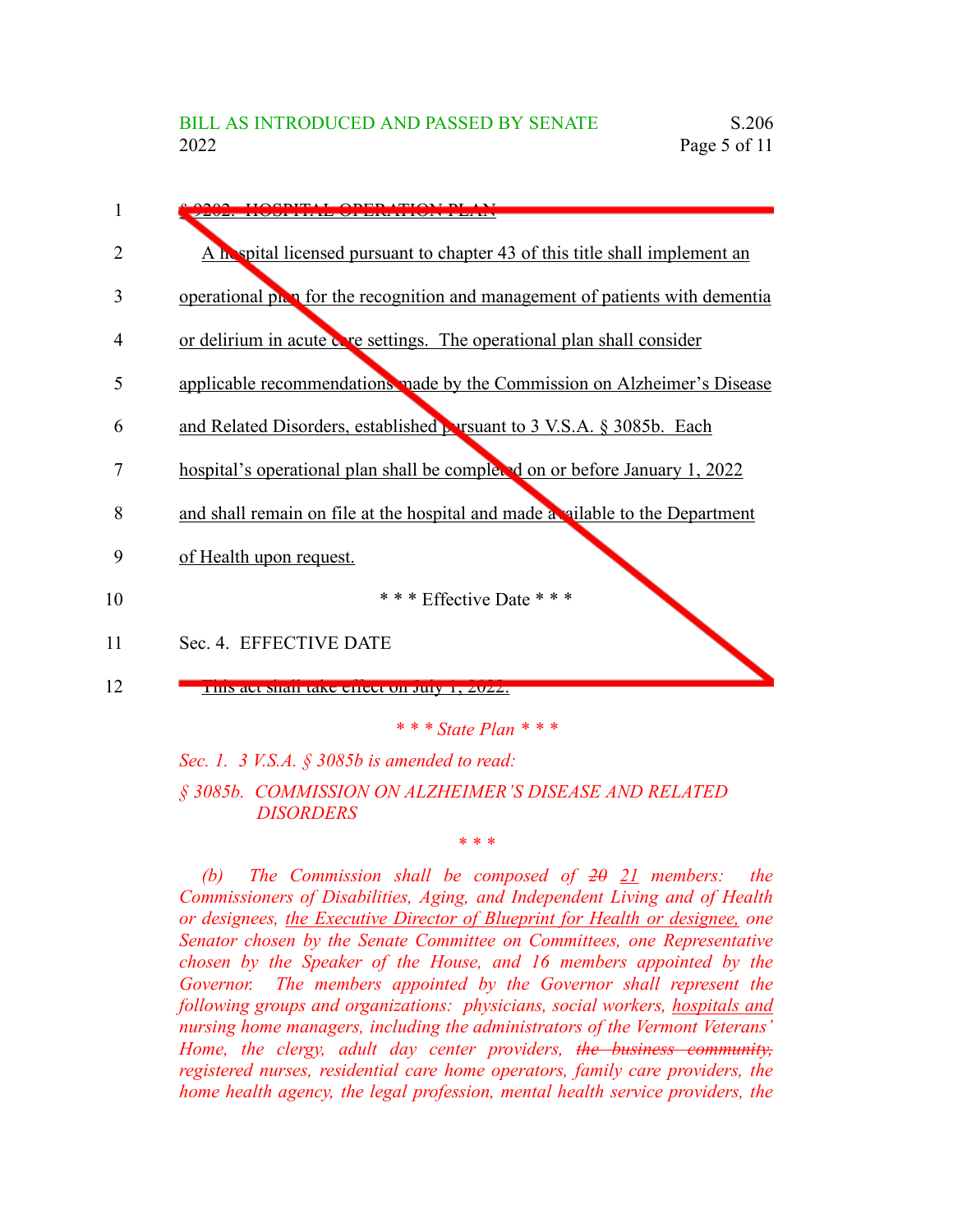*area agencies on aging, University of Vermont's Center on Aging, the Support and Services at Home (SASH) program, and the Alzheimer's Association. The members appointed by the Governor shall have direct expertise or experience working with or caring for individuals impacted by Alzheimer's disease and related disorders, expertise in clinical and medical research on Alzheimer's disease and related disorders, or knowledge of health systems and policies to equitably address Alzheimer's disease and related disorders and shall represent, to the degree possible, the five regions of the State.*

*(f) The Commission shall advise State agencies on matters of State policy relating to Alzheimer's disease and other dementia-related disorders in Vermont for both the public and private sectors. The Commission shall:*

*\* \* \**

*(1) Evaluate the adequacy of existing services to individuals with Alzheimer's disease and other dementia-related disorders and their families, and conduct studies to identify gaps in these services. These studies may include access to mental health-related services and support for services to families of individuals with Alzheimer's disease.*

*(2) Identify strategies and recommend resources to expand existing services.*

*(3) Review or participate in the development of laws, rules, and other governmental initiatives that may affect individuals with Alzheimer's disease and other dementia-related disorders, and their families. This may include participation in the development of rules, and procedures related to 1996 Acts and Resolves No. 160, Medicare and Medicaid, nursing and residential care facilities, adult day centers, special care units, and all community-based services to elders.*

*(4) Provide advice regarding revisions, coordination of services, accountability, and appropriations.*

*(5) Support the development of expanded community recognition, understanding, and capacity to meet the needs of individuals with Alzheimer's disease and dementia-related disorders. This may include development of new technologies to improve access to information for caregivers and practitioners who provide services throughout the State and identification of new models of service and activities related to expansion of community access to information, education, and service.*

*(6) Advise and provide written comments to the Departments of Health and of Disabilities, Aging, and Independent Living regarding the development of the State Plan on Aging as it relates to Alzheimer's disease and dementia pursuant to 33 V.S.A. § 6206 and other relevant plans.*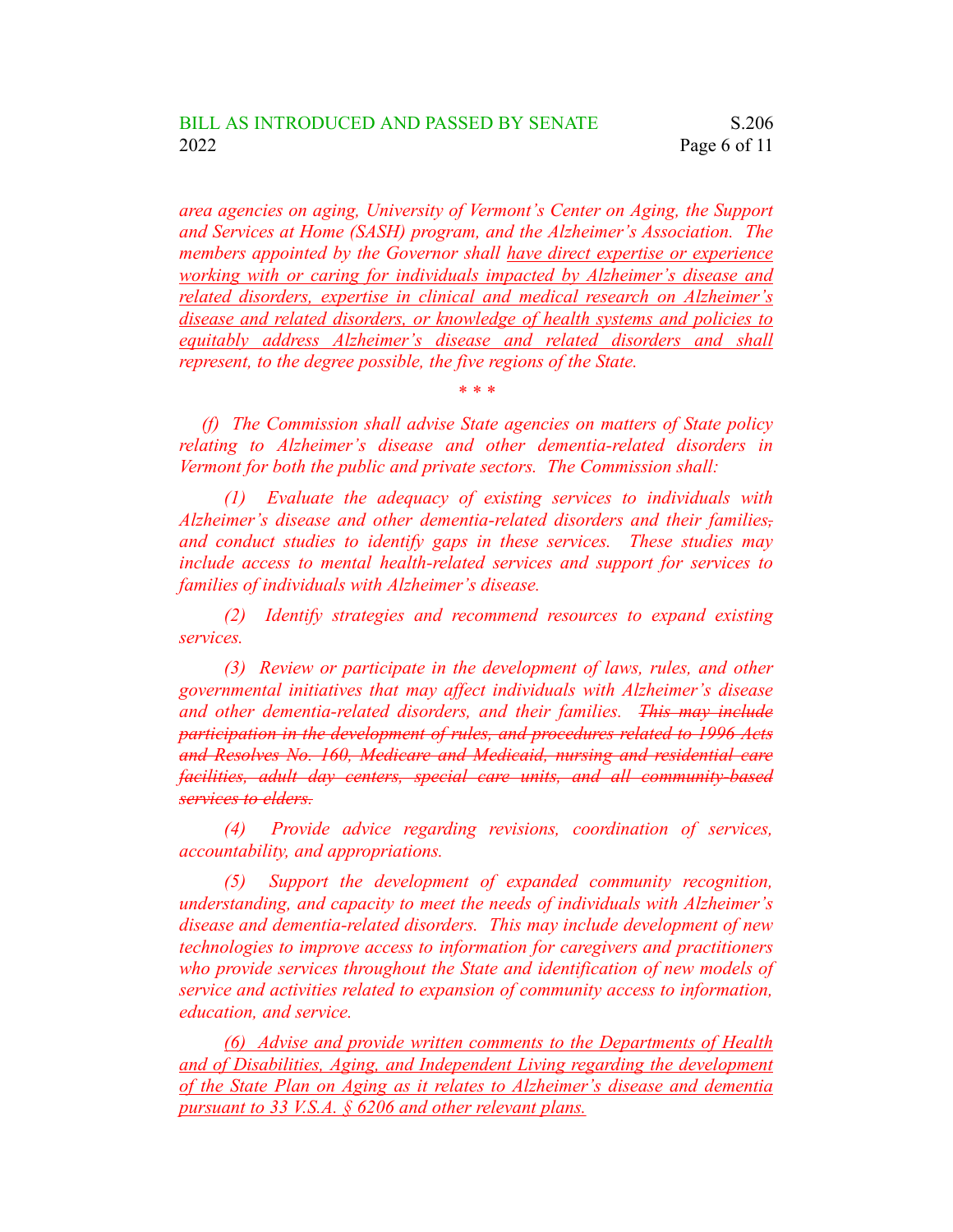*\* \* \**

## *Sec. 2. 33 V.S.A. § 6206 is amended to read:*

## *§ 6206. PLAN FOR COMPREHENSIVE AND COORDINATED SYSTEM OF SERVICES, SUPPORTS, AND PROTECTIONS*

*(a) At least once every four years, the Department of Disabilities, Aging, and Independent Living shall adopt a State Plan on Aging, as required by the Older Americans Act. The State Plan on Aging shall describe a comprehensive and coordinated system of services, supports, and protections for older Vermonters, including individuals with Alzheimer's disease and related disorders, that is consistent with the principles set forth in section 6202 of this chapter and sets forth the nature, extent, allocation, anticipated funding, and timing of services for older Vermonters. The State Plan on Aging shall also include the following categories:*

*(1) priorities for continuation of existing programs and development of new programs;*

*(2) criteria for receiving services or funding;*

*(3) types of services provided; and*

*(4) a process for evaluating and assessing each program's success.*

*(b)(1) The Commissioner shall determine priorities for the State Plan on Aging based on:*

*(A) information obtained from older Vermonters, their families, and their guardians, if applicable, and from senior centers and service providers;*

*(B) a comprehensive needs assessment that includes:*

*(i) demographic information about Vermont residents, including older Vermonters, family caregivers, and kinship caregivers;*

*(ii) information about existing services used by older Vermonters, family caregivers, and kinship caregivers;*

*(iii) characteristics of unserved and underserved individuals and populations; and*

*(iv) the reasons for any gaps in service, including identifying variations in community needs and resources;*

*(C) a comprehensive evaluation of the services available to older Vermonters across the State, including home- and community-based services, residential care homes, assisted living residences, nursing facilities, senior centers, and other settings in which care is or may later be provided; and*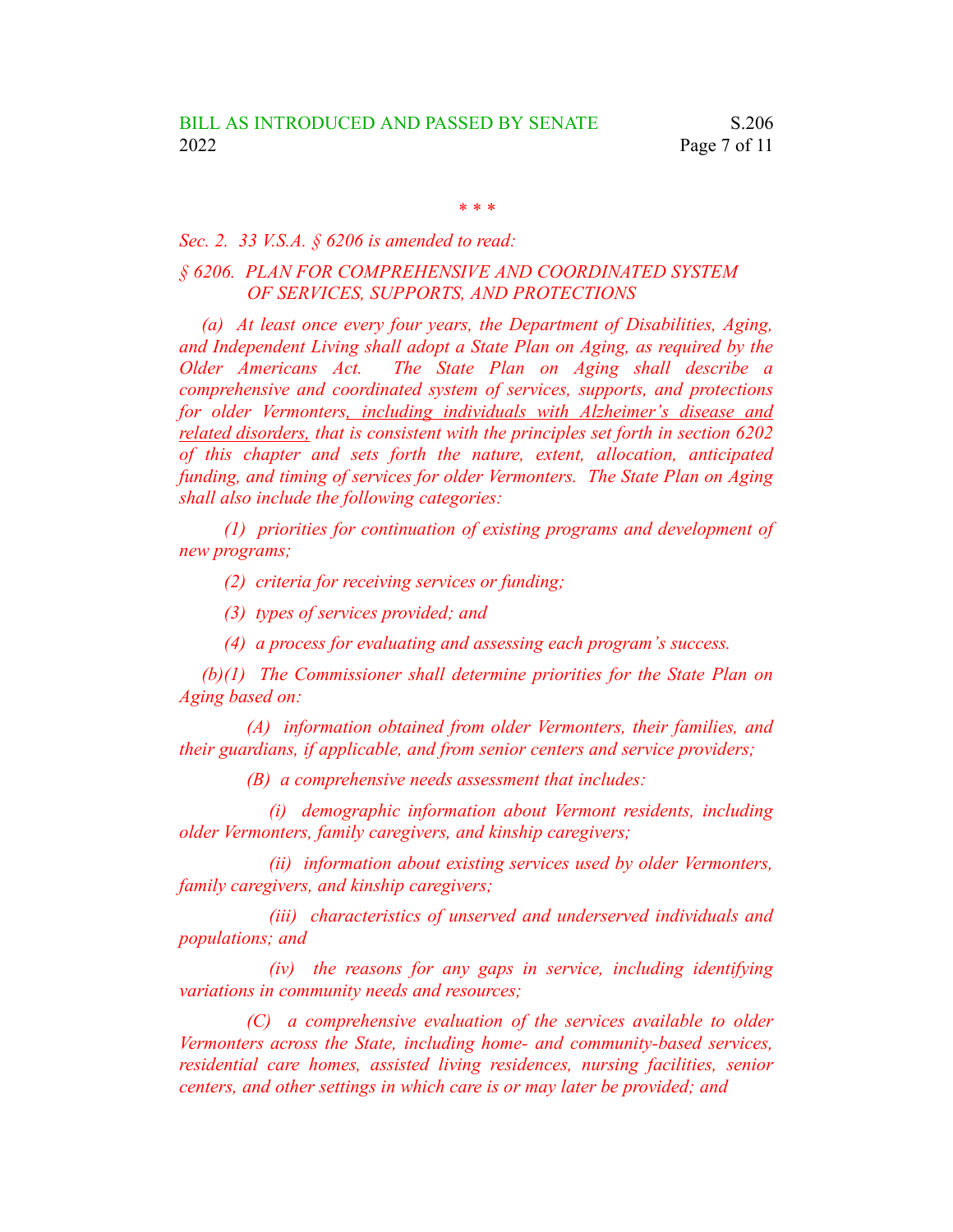*(D) identification of the additional needs and concerns of older Vermonters, their families, and their caregivers in the event of a public health crisis, natural disaster, or other emergency situation.*

*(2) Following the determination of State Plan on Aging priorities, the Commissioner shall consider funds available to the Department in allocating resources.*

*(c) At least 60 days prior to adopting the proposed plan, the Commissioner shall submit a draft to the Department's Advisory Board established pursuant to section 505 of this title and the Commission on Alzheimer's Disease and Related Disorders established pursuant to 3 V.S.A. § 3085b for advice and recommendations. The Advisory Board and Commission shall provide the Commissioner with written comments on the proposed plan.*

*(d) The Commissioner may make annual revisions to the plan as needed. The Commissioner shall submit any proposed revisions to the Department's Advisory Board and to the Commission on Alzheimer's Disease and Related Disorders for comment within the time frames established in subsection (c) of this section.*

*(e) On or before January 15 of each year, and notwithstanding the provisions of 2 V.S.A. § 20(d), the Department shall report to the House Committee on Human Services, the Senate Committee on Health and Welfare, and the Governor regarding:*

*(1) implementation of the plan;*

*(2) the extent to which the system principles set forth in section 6202 of this chapter are being achieved;*

*(3) based on both qualitative and quantitative data, the extent to which the system has been successful in targeting services to individuals with the greatest economic and social need;*

*(4) the sufficiency of the provider network and any workforce challenges affecting providers of care or services for older Vermonters; and*

*(5) the availability of affordable and accessible opportunities for older Vermonters to engage with their communities, such as social events, educational classes, civic meetings, health and exercise programs, and volunteer opportunities.*

*(f) With regard to individuals with Alzheimer's disease and related disorders, the State Plan on Aging shall address:*

*(1) home-based care or placements and hospital and long-term care placements and transitions to and from care in home, hospital, and long-term*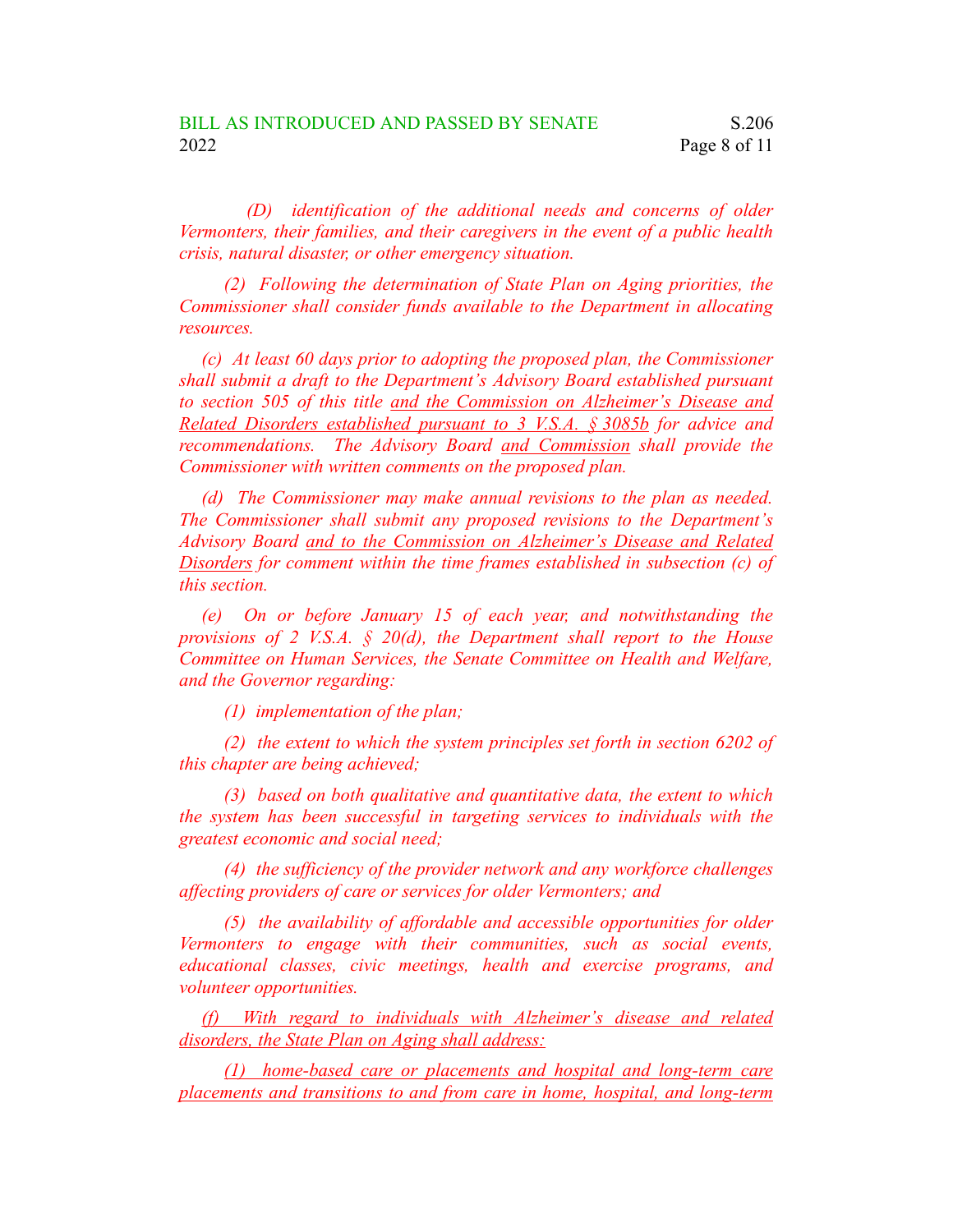*care settings;*

*(2) support and education for families and caregivers; and*

*(3) strategies to promote affordable and accessible long-term care and home- and community-based services to individuals with Alzheimer's disease and related disorders.*

*Sec. 3. STATE PLAN ON AGING; ALZHEIMER'S DISEASE AND RELATED DISORDERS; ADDENDUM*

*In preparing the 2023 to 2026 State Plan on Aging pursuant to 33 V.S.A. § 6206, the Department of Disabilities, Aging, and Independent Living shall include as an addendum the State Plan on Alzheimer's Disease and Healthy Aging.*

*\* \* \* Creation of Public Education Resources and Coordinator \* \* \**

*Sec. 4. 33 V.S.A. chapter 62 is amended to read:*

*CHAPTER 62. SUPPORTS FOR OLDER VERMONTERS ACT*

*Subchapter 1. Older Vermonters Act*

*§ 6201. SHORT TITLE*

*This chapter subchapter may be cited as the "Older Vermonters Act."*

*\* \* \**

*§ 6203. DEFINITIONS*

*As used in this chapter subchapter:*

*\* \* \**

## *§ 6204. DEPARTMENT OF DISABILITIES, AGING, AND INDEPENDENT LIVING; DUTIES*

*\* \* \**

*(b)(1) The Department shall coordinate strategies to incorporate the principles established in section 6202 of this chapter subchapter into all programs serving older Vermonters.*

*\* \* \**

*(c) The Department's Advisory Board established pursuant to section 505 of this title shall monitor the implementation and administration of the Older Vermonters Act established by this chapter subchapter.*

*§ 6205. AREA AGENCIES ON AGING; DUTIES*

*\* \* \**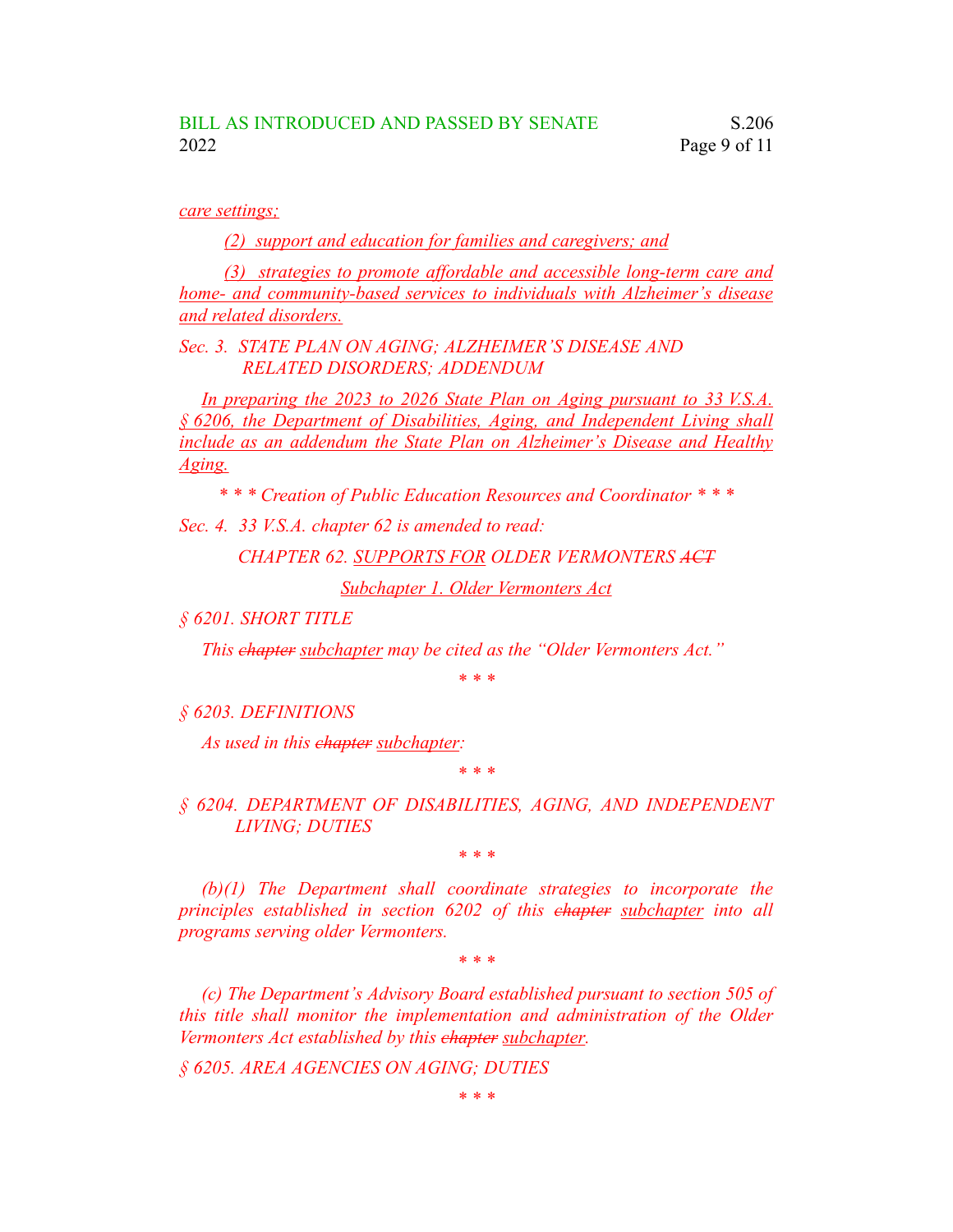*(b) In addition to the duties described in subsection (a) of this section, the area agencies on aging shall:*

*(1) promote the principles established in section 6202 of this chapter subchapter across the agencies' programs and shall collaborate with stakeholders to educate the public about the importance of each principle;*

*(2) promote collaboration with a network of service providers to provide a holistic approach to improving health outcomes for older Vermonters; and*

*(3) use their existing area plans to facilitate awareness of aging issues, needs, and services and to promote the system principles expressed in section 6202 of this chapter subchapter.*

*§ 6206. PLAN FOR COMPREHENSIVE AND COORDINATED SYSTEM OF SERVICES, SUPPORTS, AND PROTECTIONS*

*(a) At least once every four years, the Department of Disabilities, Aging, and Independent Living shall adopt a State Plan on Aging, as required by the Older Americans Act. The State Plan on Aging shall describe a comprehensive and coordinated system of services, supports, and protections for older Vermonters that is consistent with the principles set forth in section 6202 of this chapter subchapter and sets forth the nature, extent, allocation, anticipated funding, and timing of services for older Vermonters. The State Plan on Aging shall also include the following categories:*

*\* \* \**

*(e) On or before January 15 of each year, and notwithstanding the provisions of 2 V.S.A. § 20(d), the Department shall report to the House Committee on Human Services, the Senate Committee on Health and Welfare, and the Governor regarding:*

*(1) implementation of the plan;*

*(2) the extent to which the system principles set forth in section 6202 of this chapter subchapter are being achieved;*

*\* \* \**

*Subchapter 2. Supports for Individuals with Alzheimer's and Related Disorders § 6221. PUBLIC EDUCATION RESOURCES*

*The Departments of Health and of Disabilities, Aging, and Independent Living shall jointly develop and maintain easily accessible electronic, print, and in-person public education materials and programs on Alzheimer's disease and related disorders that shall serve as a resource for patients, families, caregivers, and health care providers. The Departments shall include*